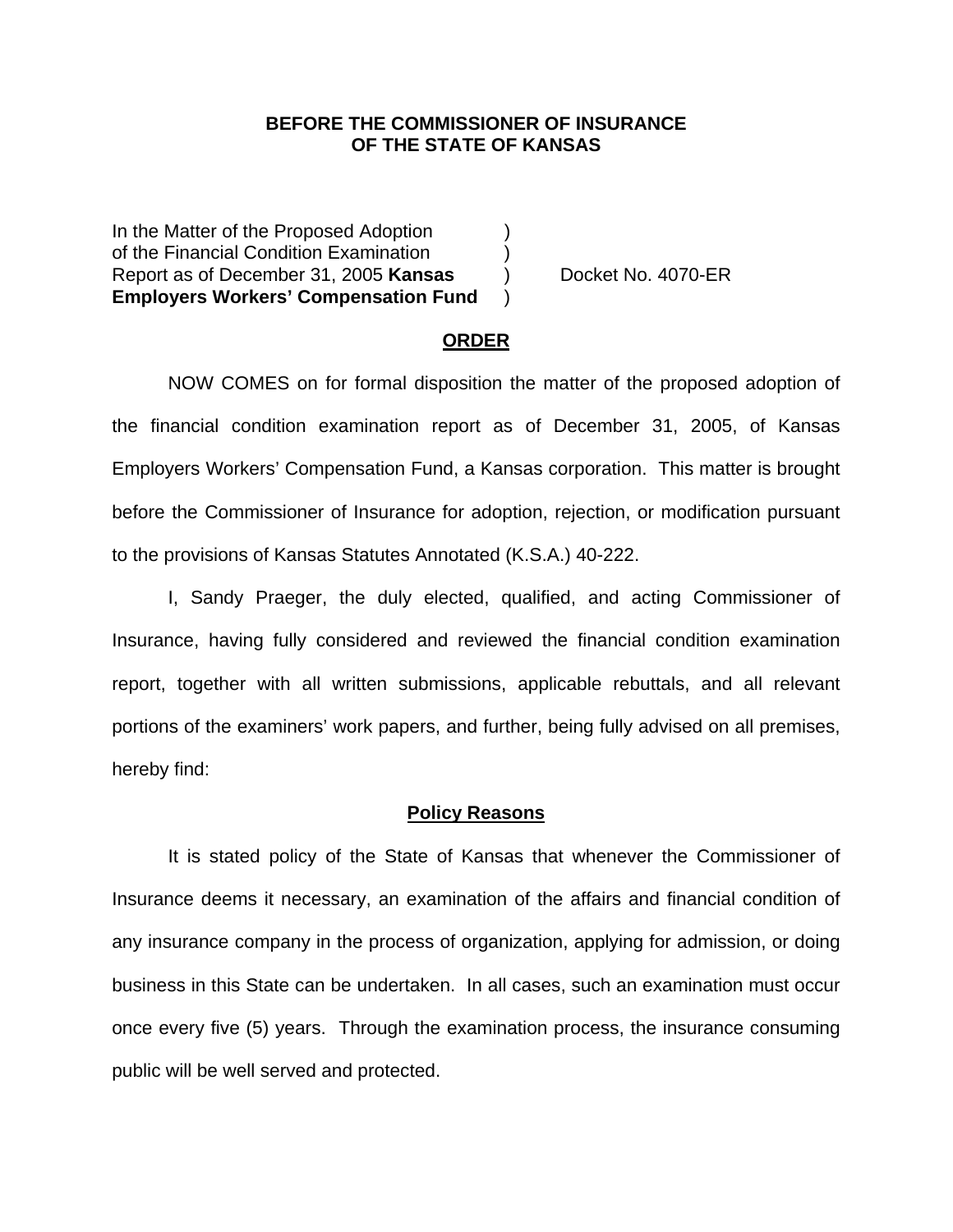#### **Findings of Fact**

 1. The Commissioner of Insurance has jurisdiction over this matter pursuant to K.S.A. 40-222.

 2. An examination of Kansas Employers Workers' Compensation Fund was undertaken by the Kansas Insurance Department and was completed on May 22, 2007.

 3. The examiner-in-charge tendered and filed with the Kansas Insurance Department a verified written report of the examination within thirty (30) days following completion of the examination, to wit; March 2, 2007.

 4. Following receipt of the verified report, the Kansas Insurance Department transmitted the report to Kansas Employers Workers' Compensation Fund on May 23, 2007, with a duly executed notice advising the company of its opportunity to prepare and submit to the Kansas Insurance Department a written submission or rebuttal with respect to any and all matters contained in the report. Kansas Employers Workers' Compensation Fund was further advised that any written submission or rebuttal needed to be filed with the Kansas Insurance Department no later than thirty (30) days after receipt of the verified report.

 5. Kansas Employers Workers' Compensation Fund filed a written rebuttal of the verified report on June 21, 2007.

 6. Upon a review of the written concerns expressed in the rebuttal from Kansas Employers Workers' Compensation Fund, the Kansas Insurance Department found the expressed concerns to be valid and revised the report in accordance with those concerns.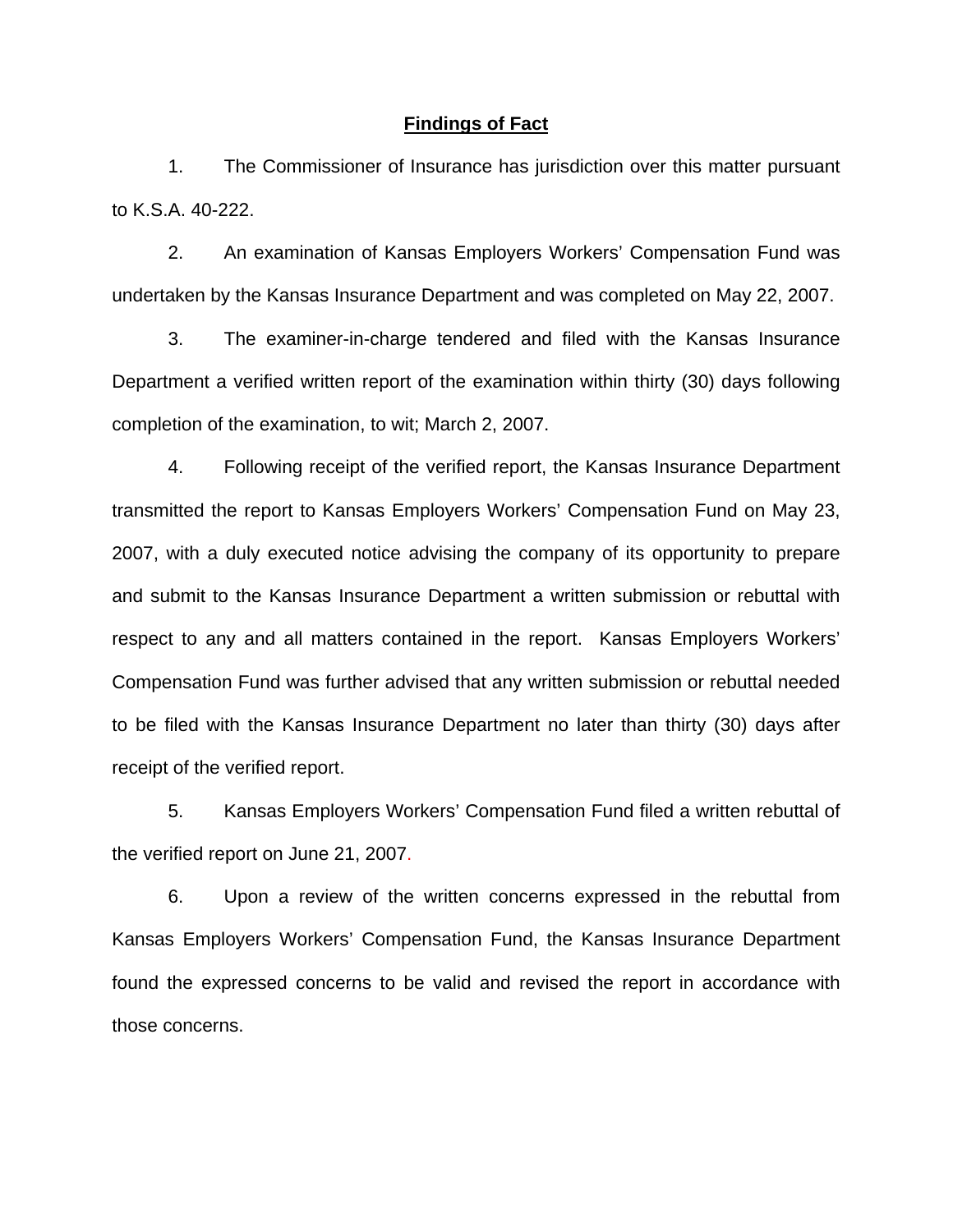7. Within thirty (30) days of the end of the time period allowed for written submission or rebuttal, the Commissioner of Insurance fully reviewed the report, together with all written submissions and rebuttals provided by Kansas Employers Workers' Compensation Fund. The Commissioner of Insurance further reviewed all relevant workpapers.

 8. No other written submissions or rebuttals were submitted by Kansas Employers Workers' Compensation Fund.

## **Conclusion of Law**

9. K.S.A. 40-222(k)(2) provides:

"Within 30 days of the end of the period allowed for the receipt of written submissions or rebuttals, the commissioner shall fully consider and review the report, together with any written submissions or rebuttals and any relevant portions of the examiners workpapers and enter an order:

- (A) Adopting the examination report as filed or with modification or corrections. If the examination report reveals that the company is operating in violation of any law, regulation or prior order of the commissioner, the commissioner may order the company to take any action the commissioner considers necessary and appropriate to cure such violations; or
- (B) rejecting the examination report with directions to the examiners to reopen the examination for purposes of obtaining additional data, documentation or information, and refiling pursuant to subsection (k); or
- (C) call and conduct a fact-finding hearing in accordance with K.S.A. 40- 281 and amendments thereto for purposes of obtaining additional documentation, data, information and testimony."
- 10. Based upon the Finding of Fact enumerated in paragraphs #1 through #8

above, the financial condition examination report as of December 31, 2005, of Kansas

Employers Workers' Compensation Fund should be adopted.